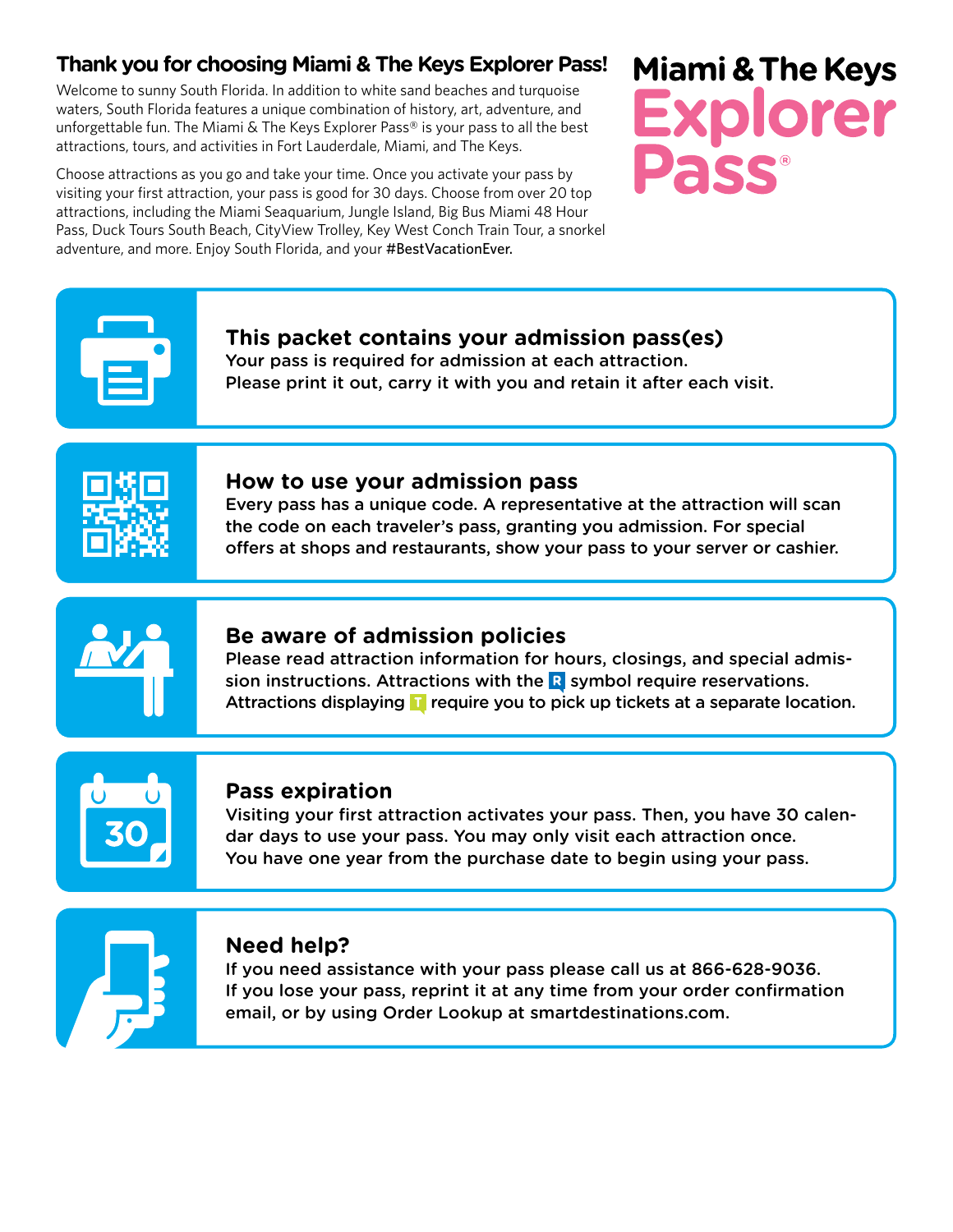# **Miami Explorer Pass Guidebook Included Attractions**

# **Miami**

# **1 Miami Seaquarium**

**Getting in**: Present your pass at the Guest Services Window to the left of the Ticket **Windows** 

**Open**: Open 365 days a year, 10:00 am-6:00 pm

**Closed**: Open 365 days a year.

# **2 Hop-On Hop-Off Big Bus Miami 1-Day All-Loops Tour**

**Getting in**: You must pick up your tickets at Big Bus Miami Central Station (Stop #1). If you join the tour from any of the other stops, you will be required to process your tickets as soon as you get to Stop #1.

# **Open**:

**Beach Loop and City Loop:** / Daily, 8:30 am – 5:00 pm. Bus frequency about every 25-30 minutes. Last tour departs at 5:00 pm.

**Attractions Loop:** / Daily, 10:00 am. Bus frequency up to 2 hours. Please check the Big Bus [website.](https://www.bigbustours.com/miami) Last tour departs at 5:25 pm.

**Closed**: Open 363 days-a-year and closed during city marathons. Please check the Big Bus [website](https://www.bigbustours.com/en/miami/service-information/) for up-to-date closings before your tour.

# **Notes**: Parking is \$10 and is not included with your admission.

[4400 Rickenbacker Causeway](https://maps.google.com/maps?q=loc:25.736374,-80.165405&z=16) [Miami FL 33149](https://maps.google.com/maps?q=loc:25.736374,-80.165405&z=16)

(305) 361-5705

### **Notes**: **The Big Bus 1-Day Pass is valid once per life of card.**

All loops start and end at Big Bus Miami Central Station. Each stop is serviced on a 30-minute interval (except the attraction loop). Stops are subject to change. For an updated schedule, please visit the Big Bus [website](https://www.bigbustours.com/miami). **Valid for one time use per life of card.**

# **Popular Attraction Stops**

The hop-on hop-off sightseeing bus tour has 3 loops with over 25 stops, including 7 at or near attractions on the Go Miami Card and the Miami & The Keys Explorer Pass listed below:

# **BEACH LOOP**

Biscayne Bay Sightseeing Boat Cruise, Jungle Island, Duck Tours South Beach, Bike and Roll, Perez Art Museum, Phillip and Patricia Frost Museum of Science, and the Official Art Deco Walking Tour

# **CITY LOOP**

Biscayne Bay Sightseeing Boat Cruise, Jet Boat Miami, Vizcaya, Perez Art Museum, Phillip and Patricia Frost Museum of Science

# **ATTRACTIONS LOOP**

Biscayne Bay Sightseeing Boat Cruise, Jungle Island, Miami Seaquarium, Vizcaya Museum & Gardens, Miami Children's Museum, Perez Art Museum, Phillip and Patricia Frost Museum of Science

Please note: Please note that the hop-on hop-off sightseeing bus tour is a great way to get acquainted with the city and visit popular attractions. However, tours follow a specific route and time schedule and factors such as traffic or weather can lengthen the amount of time between each stop, so plan accordingly if you have timed tickets or reservations.

[Big Bus Miami Central Station: Stop #1,](https://maps.google.com/maps?q=loc:25.77743,-80.18788&z=16) [Bayfront Park, 301 Biscayne Blvd.](https://maps.google.com/maps?q=loc:25.77743,-80.18788&z=16) [Miami FL 33132](https://maps.google.com/maps?q=loc:25.77743,-80.18788&z=16)

1 (800) 336-8233

(305) 673-2217

# **3 Jungle Island**

**Getting in**: Present your pass for admission at any of the ticket windows.

# **Notes**: Parking is \$10 per vehicle and is not included with your Pass.

| <b>Open:</b> Daily, 10:00 am-5:00 pm (last admission at 4:00 pm). | 1111 Parrot Jungle Trail | (305) 400-7000 |
|-------------------------------------------------------------------|--------------------------|----------------|
| <b>Closed:</b> Open 365 days a year.                              | Miami FL 33132           |                |

# **4 Duck Tours South Beach R RESERVATIONS REQUIRED**

Getting in: Present your pass upon boarding. The Coast Guard requires all passengers Notes: Street parking and pay lots are available in the vicinity. to have their own seat; children under 3 will be charged \$5.00.

**Reserve Reservations are required**, please call (305) 673-2217. You must leave your credit card in order to hold your space. Your credit card will not be charged unless you do not show up for your tour.

**Open**: Daily, 9:00 am to 7:00 pm. / Call for updated schedule. Tour times vary and are subject to change.

**Closed**: Thanksgiving Day and Christmas Day. / All holiday hours are subject to change without notice.

[1661 James Ave.](https://maps.google.com/maps?q=loc:25.791153,-80.13069&z=16) [South Beach](https://maps.google.com/maps?q=loc:25.791153,-80.13069&z=16) [Miami FL 33139](https://maps.google.com/maps?q=loc:25.791153,-80.13069&z=16)

**Page 1/8**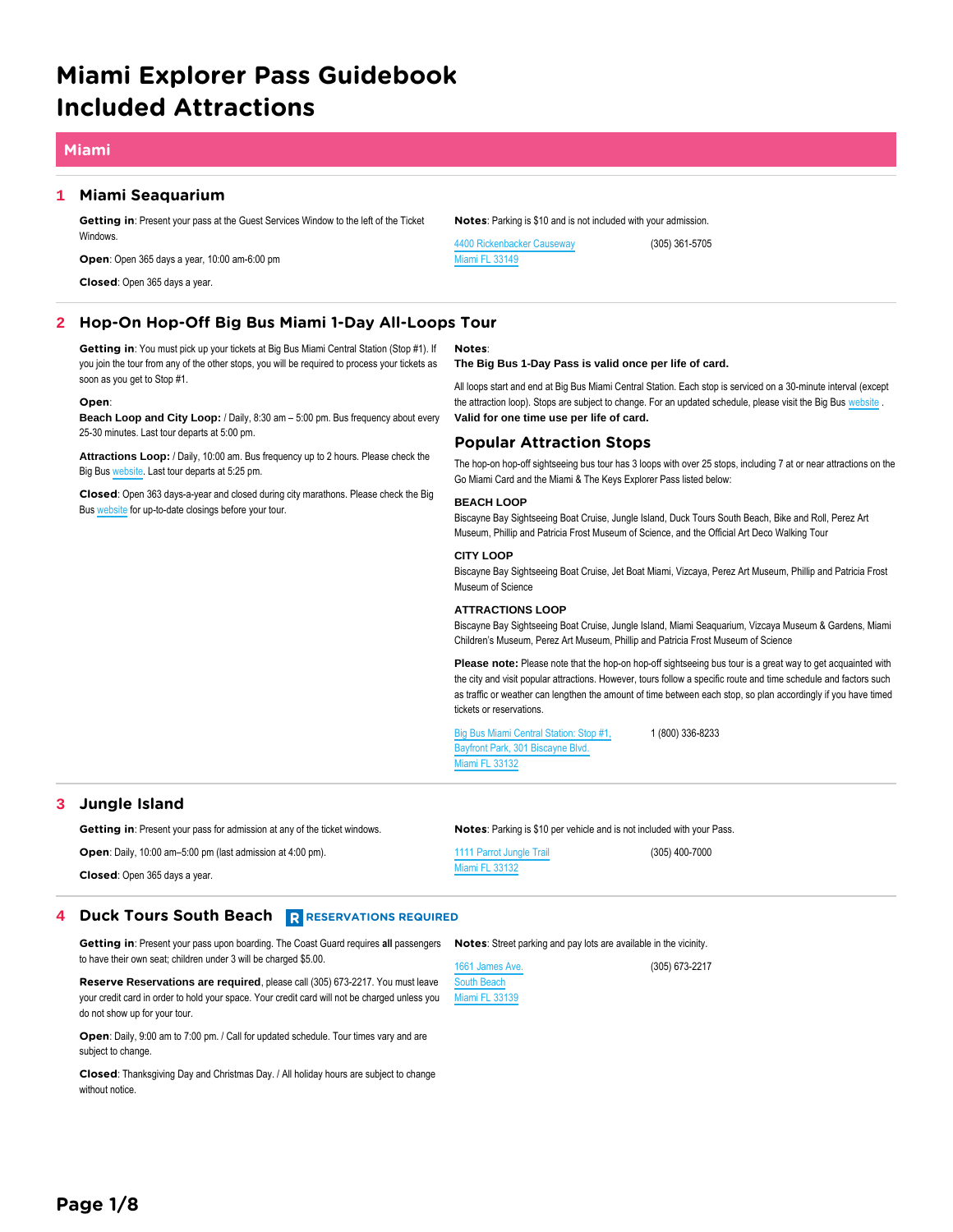| 5 Biscayne Bay Sightseeing Boat Cruise                                                                                                                                                                                                                                                                                         |                                            |                  |
|--------------------------------------------------------------------------------------------------------------------------------------------------------------------------------------------------------------------------------------------------------------------------------------------------------------------------------|--------------------------------------------|------------------|
| Getting in:<br>Miami Agua Tours is located at Bayside Marketplace. The main dock for boarding is located<br>at the back of Bayside Marketplace behind Hard Rock Café. Please arrive at Bayside<br>Marketplace 20 minutes prior to boarding to get your tickets.                                                                | 401 Biscayne Blvd<br><b>Miami FL 33132</b> | $(305)$ 358-7600 |
| Open:<br>Tours depart at: 11:30 am, 12:30 pm, 1:30 pm, 2:30 pm, 3:30 pm, 4:30 pm, 5:30 pm, and<br>$6:30$ pm.                                                                                                                                                                                                                   |                                            |                  |
| For more information, please call (305) 358-7600 or visit Miami Agua Tours online.                                                                                                                                                                                                                                             |                                            |                  |
| <b>Please Note:</b> Miami Aqua Tours reserve the right to cancel a cruise in the case of a<br>storm or damages. In the event that this happens, you will be notified and re-scheduled for<br>the next departure time. Please be aware that when making a reservation, you are<br>reserving the time and not any specific boat. |                                            |                  |
| Closed: Open 365 days a year.                                                                                                                                                                                                                                                                                                  |                                            |                  |
| 6 Bike and Roll: Bike Rental                                                                                                                                                                                                                                                                                                   |                                            |                  |

[210 10th Street](https://maps.google.com/maps?q=loc:25.780556,-80.13203&z=16) [Miami Beach FL](https://maps.google.com/maps?q=loc:25.780556,-80.13203&z=16)

**Getting in**: Pass includes full-day bike rental, helmet, lock, and map. Must be 12 years of age or older. If under 18, must ride with adults 21 years of age or older.

**Open**:

**December–May:** Daily, 8:00 am–8:00 pm / **June–N ovember:** Daily, 9:00 am–7:00 pm

All bikes must be returned by closing as there are no overnight rentals.

**Closed**: Open year round, weather permitting.

# **7 Jet Boat Miami**

**Getting in**: Reservations must be made **at least 24 hours in advance**. Passes must be redeemed at the ticket booth, located behind the Marriott Hotel and Doubletree Grand Hotel at 1635 N. Bayshore Dr. Please be on the dock **30 minutes prior to your reservation**.

**Open**: Daily, 10:00 am-6:00 pm

# **8a. Señor Frog's Miami: One-Hour Open Bar** SKIP THE TICKET LINE!

**Getting in**: Present your pass at the hostess stand. You will receive priority seating, meaning that you will be bumped to the top of the waiting list if one exists.

**Open**: Daily, opens at 11:00 am. Closing times vary, but will typically be after 12:00 midnight. Call ahead to confirm the restaurant operating hours.

**Closed**: Not valid on Thanksgiving, New Year's Eve, and Superbowl Sunday. Señor Frog's closes on occasion for special events.

# **8b. Señor Frog's Miami: Meal with Souvenir Glass SERIP THE TICKET LINE!**

**Getting in**: Present your pass at the hostess stand. You will receive priority seating, meaning that you will be bumped to the top of the waiting list if one exists.

**Open**: Daily, opens at 11:00 am. Closing times may vary, but will typically be right after midnight. Call ahead to confirm the restaurant operating hours.

**Closed**: Not valid on Thanksgiving, New Years Eve, and Superbowl Sunday. Senor Frogs closes on ocassion for special events.

**Notes**: After 10:00 pm, you must be 21 and over to enter Señor Frogs. Gratuity is not included with your pass. It is customary to leave gratuity for the wait staff if you received pleasant service. We recommend a gratuity of \$6-\$7 USD per person in your party.

(305) 604-0001

(305) 433-1041

[1450 Collins Ave](https://maps.google.com/maps?q=loc:25.787117,-80.13086&z=16) [Miami Beach FL 33139](https://maps.google.com/maps?q=loc:25.787117,-80.13086&z=16)

[1635 N. Bayshore Dr](https://maps.google.com/maps?q=loc:25.79113,-80.18544&z=16) [Miami FL 33132](https://maps.google.com/maps?q=loc:25.79113,-80.18544&z=16)

**Notes**: After 10:00 pm, you must be 21 and over to enter Señor Frogs. Gratuity is not included with your pass. It is customary to leave gratuity for the wait staff if you received pleasant service. We recommend a gratuity of \$6-\$7 USD per person in your party.

[1450 Collins Ave](https://maps.google.com/maps?q=loc:25.787117,-80.13086&z=16) [Miami Beach FL 33139](https://maps.google.com/maps?q=loc:25.787117,-80.13086&z=16)

(305) 397-8628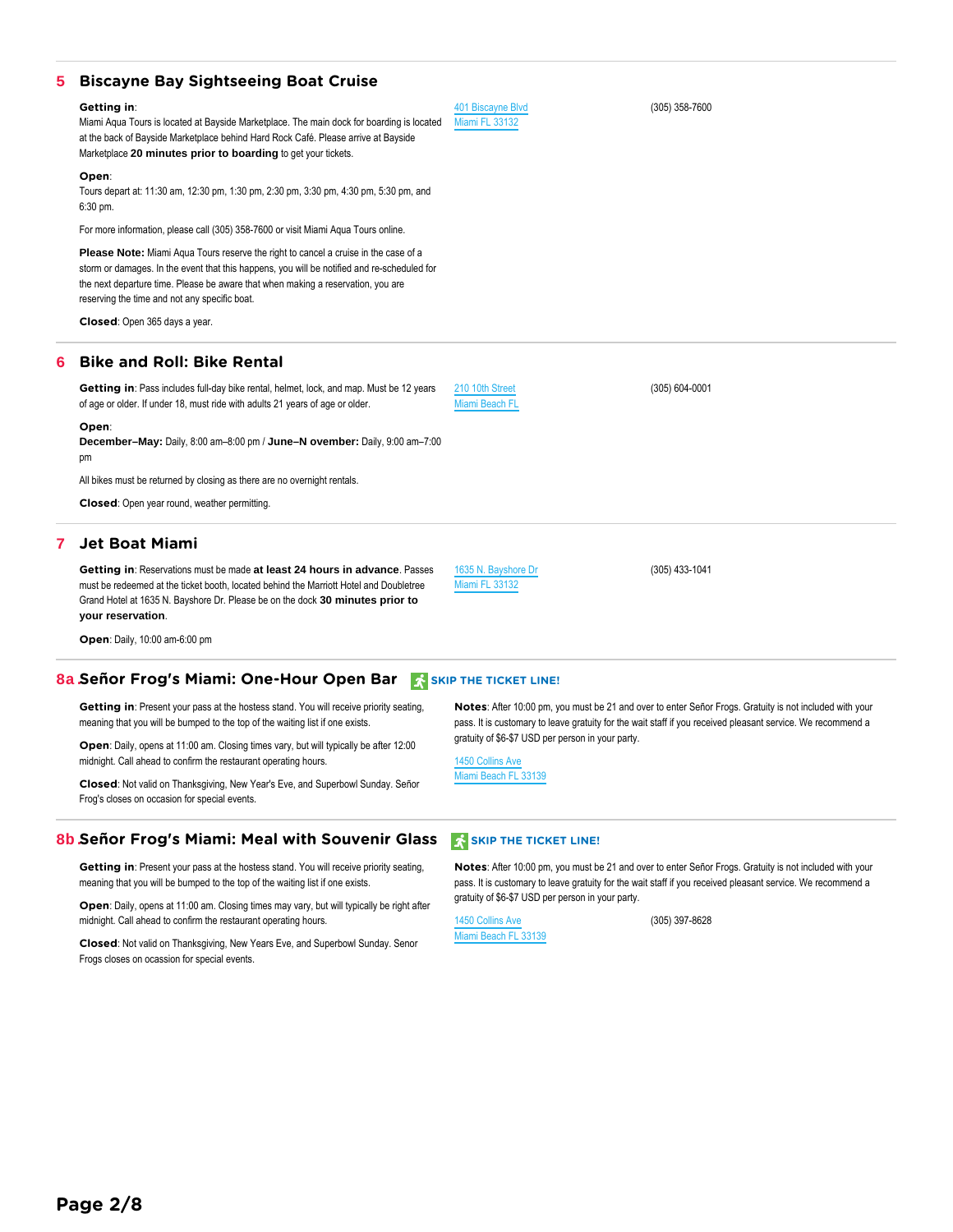# Arrive at the Art Deco Gift Shop within 20-25 minues of the scheduled tour time and present your pass. **Included Extras:** Includes admission to the Art Deco Museum. **Reserve** You do not need to make advance reservations - simply arrive at the Art Deco Welcome Center within 10-15 minutes of the scheduled departure time and present your Card. **Open**: Daily, 10:30 am departure plus Thursdays, 6:30 pm. **Closed**: Open 365 days a year. [1001 Ocean Drive](https://maps.google.com/maps?q=loc:25.780378,-80.130455&z=16) [Miami Beach FL 33139](https://maps.google.com/maps?q=loc:25.780378,-80.130455&z=16) **11 Zoo Miami Safari Package Getting in**: Bypass the ticket booth and proceed directly to turnstiles to redeem your Pass. **Open**: Open daily from 10:00 am-5:00 pm, ticket booths close at 3:30 pm. **Thanksgiving:** 9:30 am-3:30 pm, ticket booths close at 2:00 pm. / **Christmas:** 12:00 pm-5:30 pm, ticket booths close at 4:00 pm. **Closed**: Open every day. Hours of operartions may vary on U.S. Holidays. Check attraction website for details. **Notes**: Offer only valid during normal operating hours. [1 Zoo Boulevard](https://maps.google.com/maps?q=loc:25.595058,-80.39926&z=16) [12400 SW 152 Street](https://maps.google.com/maps?q=loc:25.595058,-80.39926&z=16) [Miami FL 33177](https://maps.google.com/maps?q=loc:25.595058,-80.39926&z=16) (305) 251-0400 **12 Everglades Alligator Farm & Airboat Ride Getting in**: Please present your pass at the ticket admissions counter in the gift shop. **Open**: Daily, 9:00 am-5:00 pm **Closed**: Christmas Day [40351 SW 192nd Ave](https://maps.google.com/maps?q=loc:25.393278,-80.50068&z=16) [Homestead FL](https://maps.google.com/maps?q=loc:25.393278,-80.50068&z=16) (305) 247-2628 **13 Gator Park Airboat Tour Getting in: Present your pass at the ticketing desk. Open**: Daily, 9:00 am-5:00 pm **Closed**: Christmas Day. May be closed major U.S. holidays. **Notes**: Complimentary "Gator Gift" with your pass. To redeem present your pass in the gift shop after your tour. [24050 SW 8th Street](https://maps.google.com/maps?q=loc:25.759064,-80.58088&z=16) [Miami FL 33194](https://maps.google.com/maps?q=loc:25.759064,-80.58088&z=16) (305) 559-2255 **14 Vizcaya Museum and Gardens Getting in: Present your pass at the ticketing window. Open**: Wednesday–Monday, 9:30 am-4:30 pm. **Closed**: Tuesdays, Thanksgiving, and Christmas Day. All holidays are subject to change [3251 South Miami Avenue](https://maps.google.com/maps?q=loc:25.745756,-80.21231&z=16) [Miami FL 33129](https://maps.google.com/maps?q=loc:25.745756,-80.21231&z=16) (305) 250-9133

[Art Deco Welcome Center](https://maps.google.com/maps?q=loc:25.780378,-80.130455&z=16)

(305) 672-2014

# **15 Phillip and Patricia Frost Museum of Science**

**10 The Official Art Deco Walking Tour**

**Getting in**:

| <b>Getting in:</b> Please present your pass to the museum box office.<br><b>Open:</b> Daily, 9:00 am-6:00 pm<br>Closed: Open 365 days-a-year |                    | Notes: Passes are valid for museum general admission only, which includes access to the museum's<br>exhibitions and aquarium. Tickets to Frost Planetarium shows will be available at the museum's onsite Ticket<br>Center for \$7 per show. Special exhibitions may also be available for an additional fee. Tickets are valid for<br>during normal museum operating hours and do not apply to special events. |
|----------------------------------------------------------------------------------------------------------------------------------------------|--------------------|-----------------------------------------------------------------------------------------------------------------------------------------------------------------------------------------------------------------------------------------------------------------------------------------------------------------------------------------------------------------------------------------------------------------|
|                                                                                                                                              | 1101 Biscayne Blvd | (305) 434-9600                                                                                                                                                                                                                                                                                                                                                                                                  |

[Miami FL 33132](https://maps.google.com/maps?q=loc:25.78489,-80.18919&z=16)

without notice.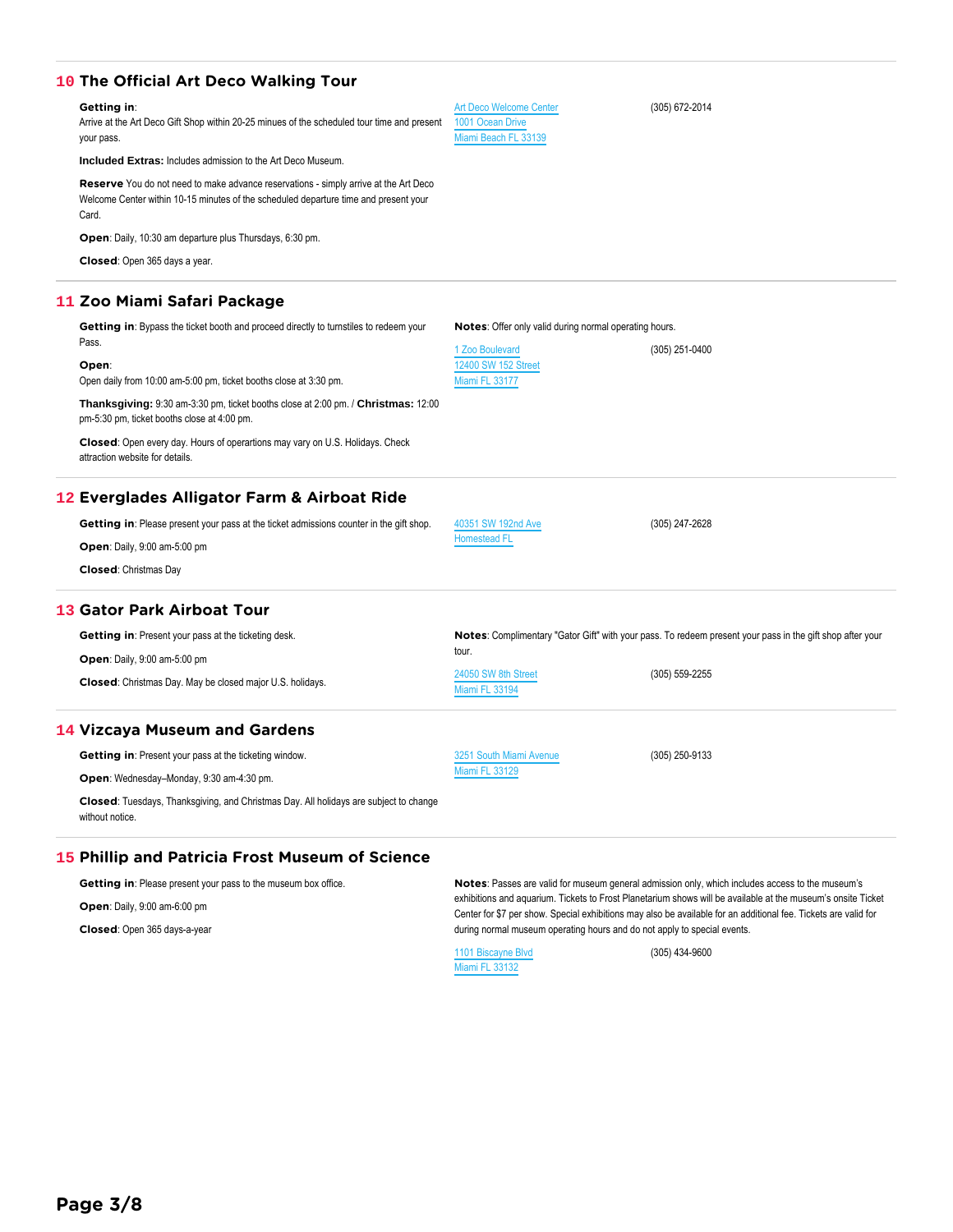# **16 CityView Key West Trolley Tour**

**Getting in**: Present your pass at 105 Whitehead Street, Key West to receive your trolley ticket. You must have your trolley ticket to hop on.

### **Open**:

Daily at 9:30 am (last tour at 4:30 pm in Winter and 3:30 pm in Summer); / trolleys run every 30 minutes. Please call (305) 294-0644 to confirm schedule.

\*CityView Trolley is open year-round, 7 days a week. Hours of operation are subject to change.

**Closed**: Attraction is subject to close for special circumstances including Fantasy Fest Saturday.

following attractions: NOAA Eco Center

**Notes**: Admission to attractions along the tour route are not included with this tour. Stops are located near the

- East Martello Fort and Garden Club
- Higgs Beach and children's playground
- Turtle Museum

[105 Whitehead Street](https://maps.google.com/maps?q=loc:24.5587,-81.80635&z=16) [Key West FL 33040](https://maps.google.com/maps?q=loc:24.5587,-81.80635&z=16)

(305) 294-0644

# **17 Conch Tour Train Key West**

**Getting in:** Reservations are not required (seating is first come - first seated). This tour now makes a stop at Truval Village close to Southernmost Point, Hemingway Museum, The Butterfly Conservatory, The Lighthouse, and the Star of the Sea Grotto. You can get off and board a different train to return. Parking is available at Mallory Square or The Westin Parking garage.

**Reserve** Reservations are not required. Seating is first come - first seated. Please bring your Pass to Conch Train Depot, 501 Front Street (corner of Front & Duval Street) for admission. Recommended parking lots include Mallory Square, the City parking garage or the Westin parking garage.

**Open**: Daily, 9:00 am-4:30 pm. Tours depart approximately every 30 minutes.

**Closed**: Closed at 1:00 pm on the last Friday in October and Closed the last Saturday in October for Fantasy Fest.

# **18 Island Safari Bike Rental**

| <b>Open:</b> Daily, 7:00 am-7:00 pm /                                |                   | Notes: Call reservation line to schedule rental. Must call 24 hours in advance. Free delivery and pick up. |
|----------------------------------------------------------------------|-------------------|------------------------------------------------------------------------------------------------------------|
| Call for holiday hours (305) 414-8142.                               | 408 Greene Street | $(305)$ 962-5153                                                                                           |
| Closed: Open 365 days-a-year. Call for holiday hours (305) 414-8142. | Key West FL 33040 | (305) 414-8142                                                                                             |

# **19 Sunset Watersports Key West Snorkel Dip & Sip RESERVATIONS REQUIRED**

**Reserve** All customers must call (305) 296-2554 to make reservations and ensure availability. **Check in is 30 minutes before departure** at 201 William St, Key West. **A credit card will be required to hold your reservation, but you will only be charged if you are a no-show.**

**Open**: Reservations can be made from 8:00 am–9:00 pm daily. / Morning snorkel departs at 9:00 am. Afternoon snorkel at 1:00 pm.

**Closed**: Labor Day weekend, Thanksgiving (November 24-27), and December 23-January 1.

# **20 Sunset Watersports Key West Parasailing RESERVATIONS REQUIRED**

**Reserve Reservations required at least 48 hours in advance**. For reservations, call (305) 296-2554 or (855) 378-6386. Reservations can be made between 8:00 am-9:00 pm, daily. Check-in must be made 30 minutes prior to departure. **A credit card will be required to hold your reservation, but you will only be charged if you are a no-show.**

**Open**: Parasail excursions operate once daily, at 9:00 am.

**Closed**: Labor Day Weekend (September 2-5), Thanksgiving (November 24-27), and December 23-January 1

**Notes**: Parking is available at Mallory Square or The Westin Parking garage. Parking is also available on the street at meters.

| <b>Conch Train Depot (Corner of Front and</b> |
|-----------------------------------------------|
|                                               |
|                                               |
|                                               |
|                                               |

(305) 294-5161

**Notes**: To help make your snorkeling experience comfortable, the crew will provide swim noodles, snorkel vests, along with expert instruction and a floating safety line behind the boat.

[201 William Street](https://maps.google.com/maps?q=loc:24.561146,-81.80126&z=16) [Key West FL 33040](https://maps.google.com/maps?q=loc:24.561146,-81.80126&z=16) (305) 296-2554 or (855) 378-6386

**Notes**: You can take home a digital CD with pictures and video of your parasail ride with Sunset watersports in Key West, Florida.

[201 William Street](https://maps.google.com/maps?q=loc:24.561146,-81.80126&z=16) [Key West FL 33040](https://maps.google.com/maps?q=loc:24.561146,-81.80126&z=16) (305) 296-2554 or (855) 378-6386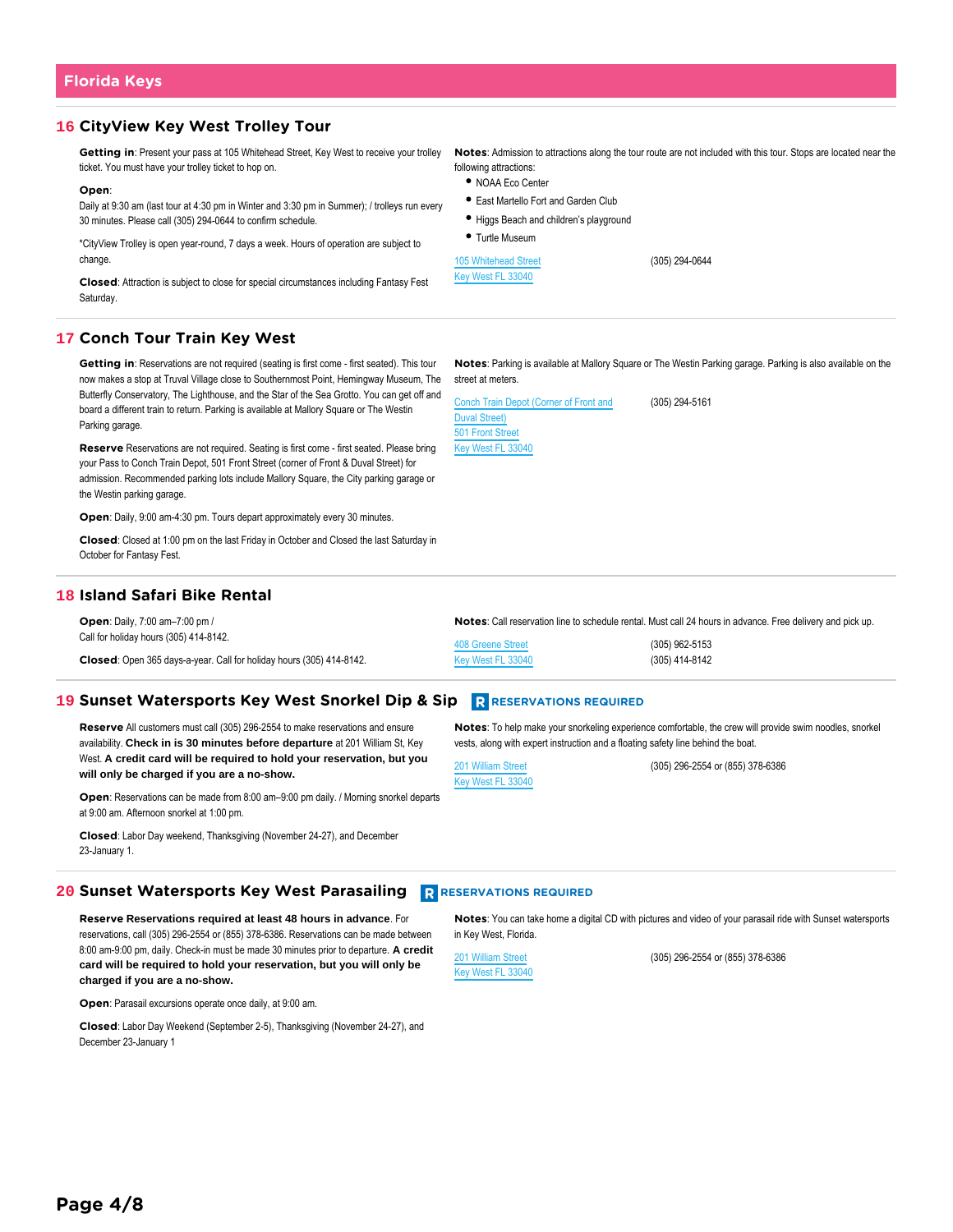# **21 Sunset Watersports Key West 2 Hour Paddle Board Rental Reservations Required**

**Reserve** Bring your pass to the Sunset Watersports Booth on Smathers Beach, Key West to redeem for your Paddleboard Rental. For any questions, please call (305) 296-2554. Must have your pass in order to rent your paddleboard. **A credit card will be required to hold your reservation, but you will only be charged if you are a no-show.**

**Open**: Rentals can be made daily from 9:00 am–5:00 pm. Call in advance to make reservations from 8:00 am–9:00 pm.

**Closed**: Labor Day weekend, Thanksgiving (November 24-27), and December 23-January 1.

# **22 Sunset Watersports Key West 2 Hour Kayak Rental ReSERVATIONS REQUIRED**

**Reserve** Bring your pass to the Sunset Watersports Booth on Smathers Beach, Key West to redeem for your Kayak Rental. For any questions, please call (305) 296-2554. Must have your pass in order to rent your kayak. **A credit card will be required to hold your reservation, but you will only be charged if you are a no-show.**

**Open**: Rentals can be made daily from 9:00 am–5:00 pm. Call in advance to make reservations from 8:00 am–9:00 pm.

**Closed**: Labor Day weekend, Thanksgiving (November 24-27), and December 23-January 1.

# **21a.Señor Frog's Key West: One-Hour Open Bar** SKIP THE TICKET LINE!

**Getting in:** Present your pass at the hostess stand. You will receive priority seating, meaning that you will be bumped to the top of the waiting list if one exists.

**Open**: Daily, opens at 12:00 noon. Closing times vary, but will typically be after 12:00 midnight. Call ahead to confirm the restaurant operating hours.

**Closed**: Not valid on Thanksgiving Day, New Year's Eve, and Superbowl Sunday. Señor Frog's closes on occasion for special events.

# **21b.Señor Frog's Key West: Meal with Souvenir Glass SEN SKIP THE TICKET LINE!**

**Getting in:** Present your pass at the hostess stand. You will receive priority seating, meaning that you will be bumped to the top of the waiting list if one exists.

**Open**: Daily, opens at 12:00 noon. Closing times vary, but will typically be after 12:00 midnight. Call ahead to confirm the restaurant operating hours.

**Closed**: Not valid on Thanksgiving, New Years Eve, and Superbowl Sunday. Señor Frog's closes on occasion for special events.

# **25 Ripley's Believe It or Not! Odditorium Key West**

**Getting in**: Redeem your pass at the main lobby register.

**Open**: Daily, 9:00 am-8:00 pm.

**Closed**: Open 365 days-a-year

# **26 Key Largo Princess Glass Bottom Boat Cruise R** RESERVATIONS REQUIRED

**Getting in:** Redeem your pass at the gift shop inside the Holiday Inn Key Largo where you will receive a ticket for boarding.

**Reserve Reservations are required** and you can make them up to two hours prior to your desired departure time. To place your reservation please call (305) 451-4655. Please keep in mind some trips may sell out and are weather permitting.

**Open**: Cruises depart daily at 10:00 am, 1:00 pm, and 4:00 pm. / Store hours: Daily, 8:00 am-5:00 pm.

**Closed**: Christmas Day.

**Notes**: After 10:00 pm, you must be 21 and over to enter Señor Frog's. Gratuity is not included with your pass. It is customary to leave gratuity for the wait staff if you received pleasant service. We recommend a gratuity of \$6-\$7 USD per person in your party.

**Notes**: After 10:00 pm, you must be 21 and over to enter Señor Frog's. Gratuity is not included with your pass. It is customary to leave gratuity for the wait staff if you received pleasant service. We recommend a

(843) 421-4528

[221 Duval St](https://maps.google.com/maps?q=loc:24.558514,-81.80453&z=16) [Key West FL 33040](https://maps.google.com/maps?q=loc:24.558514,-81.80453&z=16)

gratuity of \$6-\$7 USD per person in your party.

[221 Duval St](https://maps.google.com/maps?q=loc:24.558464,-81.80467&z=16) [Key West FL 33040](https://maps.google.com/maps?q=loc:24.558464,-81.80467&z=16)

(843) 421-4528

(305) 293-9939

**Notes**: Parking is available at the Holiday Inn Key Largo.

(305) 451-4655

[US Highway 1](https://maps.google.com/maps?q=loc:25.086515,-80.44728&z=16) e Marker 100 Holiday Inn [Key Largo FL 99701](https://maps.google.com/maps?q=loc:25.086515,-80.44728&z=16)

[108 Duval Street](https://maps.google.com/maps?q=loc:24.55978,-81.80594&z=16) [Key West FL 33040](https://maps.google.com/maps?q=loc:24.55978,-81.80594&z=16) (305) 296-2554 (855) 378-6386

1 (305) 296-2554 1 (855) 378-6386

[South Roosevelt Boulevard](https://maps.google.com/maps?q=loc:24.551842,-81.7693&z=16) hers Beach [Key West FL 33040](https://maps.google.com/maps?q=loc:24.551842,-81.7693&z=16)

[South Roosevelt Boulevard, Smathers](https://maps.google.com/maps?q=loc:24.551842,-81.7693&z=16)

ach [Key West FL 33040](https://maps.google.com/maps?q=loc:24.551842,-81.7693&z=16)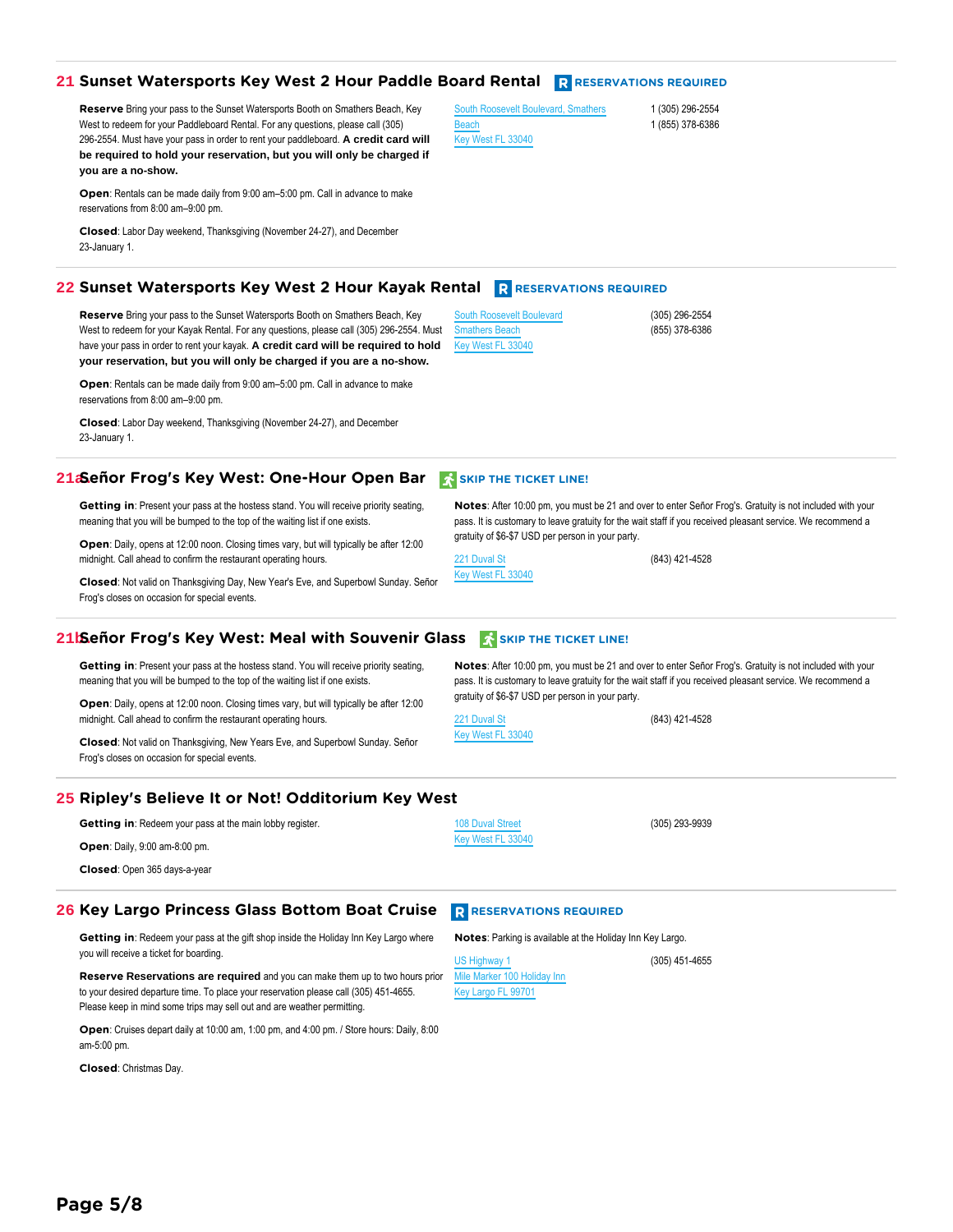# **Ft. Lauderdale & West Palm Beach**

# **27 Sea Experience Glass Bottom Boat and Snorkeling <b>R** RESERVATIONS REQUIRED

**Getting in**: **Reservations required.** Present your pass at the counter inside the dive shop.

**Reserve** Call (954) 467-6000 to make a reservation. You will be asked to leave a credit card number to hold your place on the boat, your card will not be charged unless you do not show for the tour. You must report to the Sea Experience Office **at least 30 minutes prior to departure time**.

**Open**: Open daily, 8:00 am-5:00 pm. / Tours run daily (weather permitting) at 10:15 am and 2:15 pm.

# **28 Sawgrass Recreation Park Everglades Airboat Adventures**

**Getting in**: Present your pass at the reservations counter.

### **Reserve**

Reservations are not required, However, you may call 48 hours in advance to make a reservation. Tours subject to availability. A credit card will be required to hold your reservation but will only be charged if you are a no-show. You must have your Pass in hand to make reservations as the serial numbers are required. If you attempt to make reservations without providing your Pass numbers, your reservations will remain unconfirmed until you call back to provide those numbers.

### **Open**:

The tours start after 9:00 am each day and continue every 20-30 minutes throughout the day until 3:30 pm with a final airboat tour at 5:00 pm when the animal exhibits close.

# **Exhibit Presentation Times**

/ **Everglades Theater:** 10:00 am, 11:30 am, 1:00 pm, and 2:30 pm

**Wildlife Outpost:** 10:30 am, 12:00 noon, 1:30 pm, 3:00 pm, and 4:30 pm

**Gator Talk:** 11:00 am, 12:30 pm, 2:00 pm, 3:30 pm, and 4:10 pm

**Closed**: Thanksgiving, Christmas Eve at 12:00 noon, and Christmas Day.

# **29 Lion Country Safari**

Getting in: Present your pass directly to the ticket booth and you will receive your audio tour (cd) and park map.

**Open**: Monday-Friday, 10:00 am-5:00 pm (admission gate closes at 4:00 pm) / Saturday and Sunday, 9:30 am-5:30 pm (admission gate closes at 4:30 pm)

**Closed**: Open 365 days a year

# **Extra Savings**

# **30 Bloomingdales - Aventura and The Falls**

**Getting in**: Present your Go Miami Card at the third floor Customer Service Desk to receive an 15% savings certificate prior to shopping. Restrictions apply; see certificate for details. You will receive a complimentary signature gift when you spend at least \$500 in store.

# **Open**: /

**The Falls:** / Monday-Saturday, 10:00 am-9:00 pm; / Sunday, 12:00 pm-7:00 pm

**Aventura:** / Monday-Saturday, 9:00 am-11:00 pm; / Sunday, 11:00 am-11:00 pm

**Closed**: Easter, Thanksgiving Day, and Christmas Day. All holidays are subject to change without notice.

Origins The Falls Shopping Center 8778 SW 136th St Miami, FL 33176

Aventura Mall 19555 Biscayne Boulevard Aventura, FL 33180

**Notes**: 10% savings on merchandise in the Gift Shop with your pass.

[1006 N. U.S. Highway 27](https://maps.google.com/maps?q=loc:26.176476,-80.44798&z=16) [Weston FL 33327](https://maps.google.com/maps?q=loc:26.176476,-80.44798&z=16)

(954) 389-0202

**Notes**: For your safety, convertibles are not permitted in the drive-through. Rental vehicles are available at the main office. Parking is included with your pass.

[2003 Lion Country Safari Road,](https://maps.google.com/maps?q=loc:26.708075,-80.32237&z=16) [Loxahatchee FL 33470](https://maps.google.com/maps?q=loc:26.708075,-80.32237&z=16)

(561) 793-1084

**The Falls:** (305) 252-6300 **Aventura:** (305) 792-1000

[Bahia Mar Beach Resort \(By the Jungle](https://maps.google.com/maps?q=loc:26.113356,-80.10559&z=16) [Queen\)](https://maps.google.com/maps?q=loc:26.113356,-80.10559&z=16) [801 Seabreeze Blvd.](https://maps.google.com/maps?q=loc:26.113356,-80.10559&z=16) [Fort Lauderdale FL 33316](https://maps.google.com/maps?q=loc:26.113356,-80.10559&z=16)

(954) 770-3483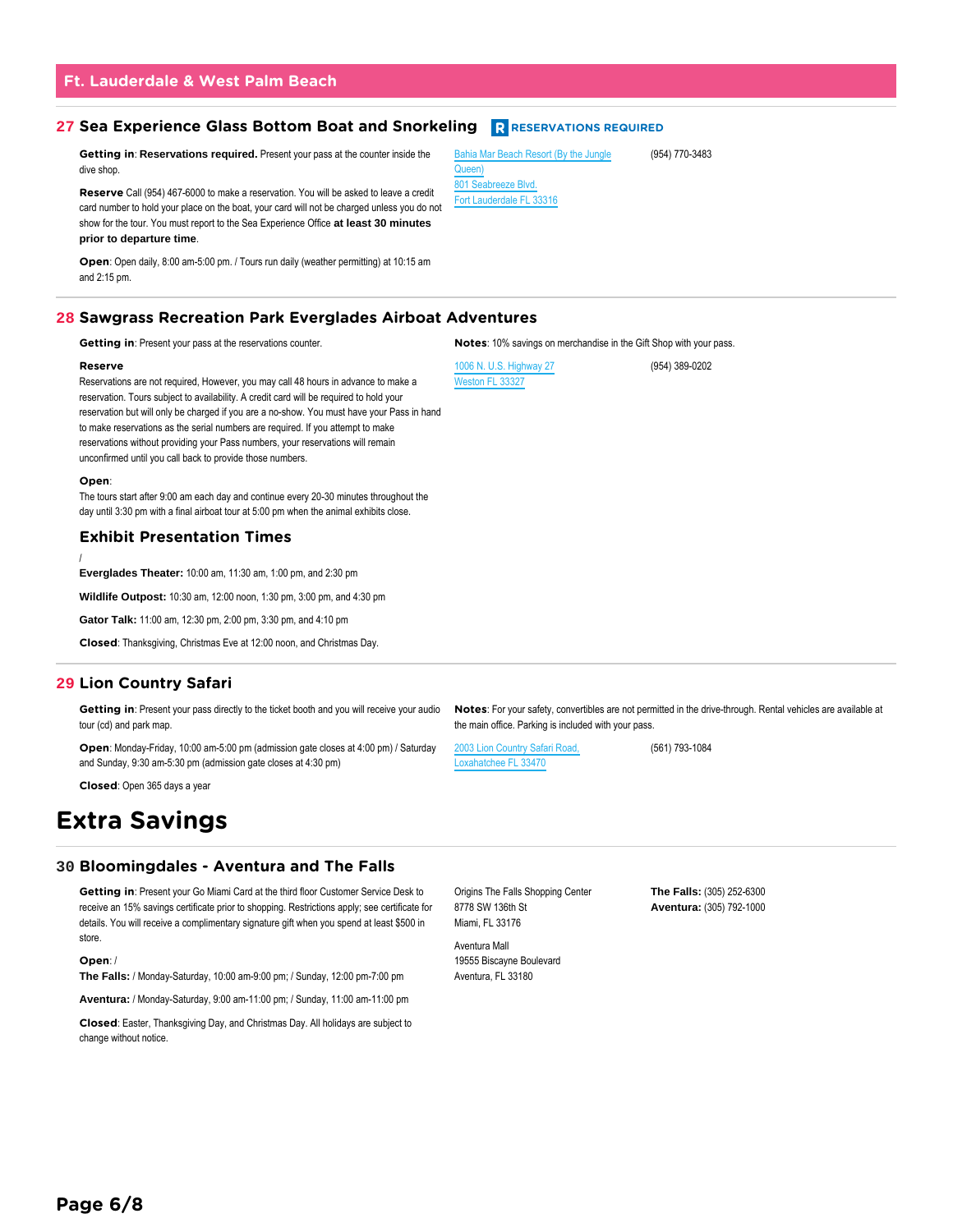# **31 Bayside Marketplace**

**Getting in**: Present your Go Miami Card at the Bubba Gump or Hard Rock Café gift shop to receive your Miami Passport. Complimentary Miami Passport coupon book contains over \$200 in savings with the Go Miami Card.

**Open**: Monday-Thursday, 10:00 am-10:00 pm; / Friday and Saturday, 10:00 am-11:00 pm; / Sunday, 11:00 am-9:00 pm; / Entertainment, restaurants, and bars remain open later hours.

**Closed**: May be closed major U.S. holidays.

# **32 Macy's**

### **Getting in**:

Complimentary Visitor Savings Pass valid for 15% savings on qualifying purchases with your Go Miami Pass.

To receive your 15% off\* discount please present this coupon code, EXP783PA, to the associate at the time of purchase.

**\*Excludes: Everyday Values (EDV), Doorbusters, Deals of the Day, specials, super buys, furniture, mattresses, floor c overings, rugs, Breitling watches, cosmetics,**

**electrics/electronics, fragrances, athletic apparel, shoes, and accessories, products offered by vendors who operate leased departments in any of our stores including Burberry, Dallas Cowboys merchandise, Gucci, Longchamp, Louis Vuitton, New Era, Nike on Field, selected Licensed Depts. Not valid on: previous purchases, special orders, special purchases, services, gift cards, jewelry trunk shows, payment on credit accounts; restaurants, gourmet foods, wine, Macys.com. Cannot be combined with any savings pass/coupon, extra discount or credit offer, except opening a new Macy's account. EXTRA SAVINGS % APPLIED TO REDUCED PRICES.**

**Open**:

**Dadeland:** / Sun: 12:00pm-7:00pm / Mon-Sat: 10:00am-9:30pm

**Aventura:** / Sun: 11:00am-9:00pm / Mon-Sat: 10:00am-10:00pm

# **33 Miami Beach Visitors Center and Gift Shop**

**Getting in**: 20% savings on all purchases in gift shop with the Go Miami Card.

**Open**: Daily, 10:00 am-4:00 pm.

**Closed**: May be closed all major U.S. holidays.

# **34 The Galleria at Fort Lauderdale**

**Getting in**: Present card at Guest Services on the upper level near Dillard's to receive your Galleria Coupon Book. Parking is free. Valet parking is available for \$6 before 6:00 pm and for \$8 after 6:00 pm.

**Open**: Monday-Saturday, 10:00 am-9:00 pm; / Sunday, noon-6:00 pm

**Closed**: Christmas Day and Easter Day. All holidays are subject to change without notice.

# **35 Kilwin's Chocolates & Ice Cream - Las Olas**

**Getting in**: Receive 10% off your order. Only valid at the store located at 809 E Las Olas Blvd., Fort Lauderdale, FL, 33301.

**Open**: Monday–Thursday, 11:00 am–10:30 pm; / Friday and Saturday, 11:00 am– 12:00 am; / Sunday, 11:00 am–10:30 pm

**Dadeland Mall:** [7303 S.W. 88 Street,](https://maps.google.com/maps?q=loc:,&z=16) [Miami FL 33176](https://maps.google.com/maps?q=loc:,&z=16) **Aventura Mall:** [19535 Biscayne Blvd.,](https://maps.google.com/maps?q=loc:,&z=16) ra FL 33180 [FL](https://maps.google.com/maps?q=loc:,&z=16)

[401 Biscayne Blvd.](https://maps.google.com/maps?q=loc:25.777355,-80.18557&z=16) [Miami FL 33132](https://maps.google.com/maps?q=loc:25.777355,-80.18557&z=16)

**Dadeland:** (305) 662-3279

**Aventura:** (305) 682-3300

**Notes**: Present Go Miami Cards at Guest Services on the upper level near Dillard's to receive your Galleria Coupon Book. Parking is free. Valet parking is available for \$6 before 6:00 pm and for \$8 after 6:00 pm.

[2414 East Sunrise Blvd.](https://maps.google.com/maps?q=loc:26.137129,-80.113434&z=16) [Fort Lauderdale FL](https://maps.google.com/maps?q=loc:26.137129,-80.113434&z=16)

(954) 564-1015

(954) 523-8338

[809 East Las Olas Boulevard](https://maps.google.com/maps?q=loc:26.11944,-80.135155&z=16) [Fort Lauderdale FL 33301](https://maps.google.com/maps?q=loc:26.11944,-80.135155&z=16)

(305) 577-3344

[1901 Convention Center Blvd. Hall C.](https://maps.google.com/maps?q=loc:25.794992,-80.133484&z=16)

[Miami Beach FL 33139](https://maps.google.com/maps?q=loc:25.794992,-80.133484&z=16)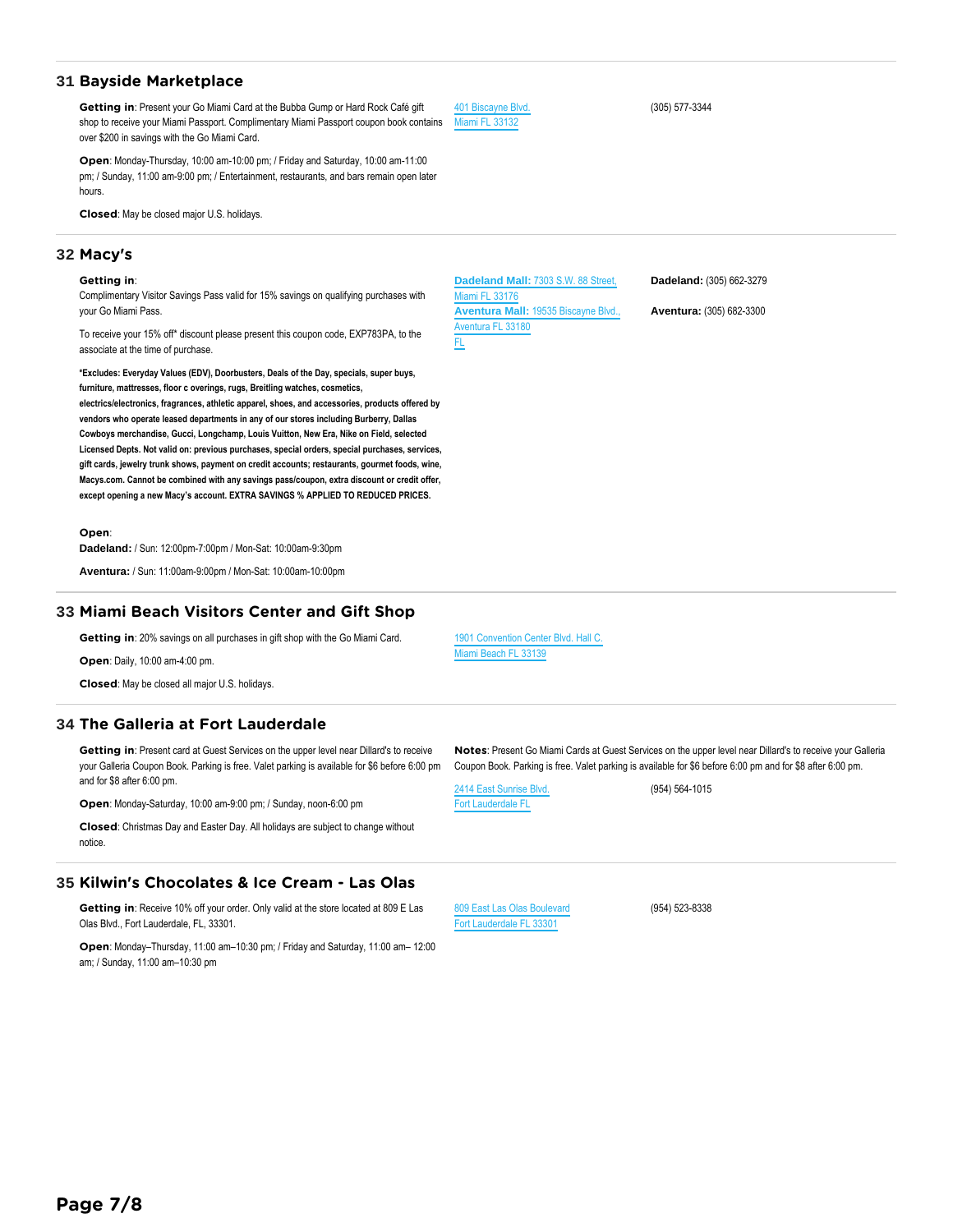# **36 Zipcar Miami**

# **Getting in**:

Receive a Zipcar Membership with weekday business rates, for only \$25 a year with the Go Miami Card!

**Redemption instructions:**

- Go to [Zipcar.com](https://members.zipcar.com/registration/account/user?affiliate_id=1566603037&gift_code=#step)
- Follow enrollment instructions on screen

# **Eligibility requirements:**

- Be at least 21 years old
- Have a valid driver's license for at least one year

If you have a Canadian license from Alberta, British Columbia, Manitoba, Quebec, Saskatchewan or the Yukon Territories, click here. (For BC, we cannot accept Class 7 New driver licenses. For Ontario, we cannot accept Class G1 licenses.)

# **You must have a driving record that meets the following requirements:**

- Have had no major violations in the past three years
- Have had no more than two "incidents" (moving violations or accidents) in the past three years, and no more than one in the past 18 months
- Have had no alcohol or drug related violations in the past seven years

In addition to the requirements above, Zipcar reserves the right to decline membership based on driving history or credit issues.

[Multiple Pick-Up locations in Miami.](https://maps.google.com/maps?q=loc:25.76168,-80.19179&z=16) [\(Registration required for pick-up.\)](https://maps.google.com/maps?q=loc:25.76168,-80.19179&z=16) [Miami FL](https://maps.google.com/maps?q=loc:25.76168,-80.19179&z=16)

1 (800) 4ZIPCAR 1 (800) 494-7227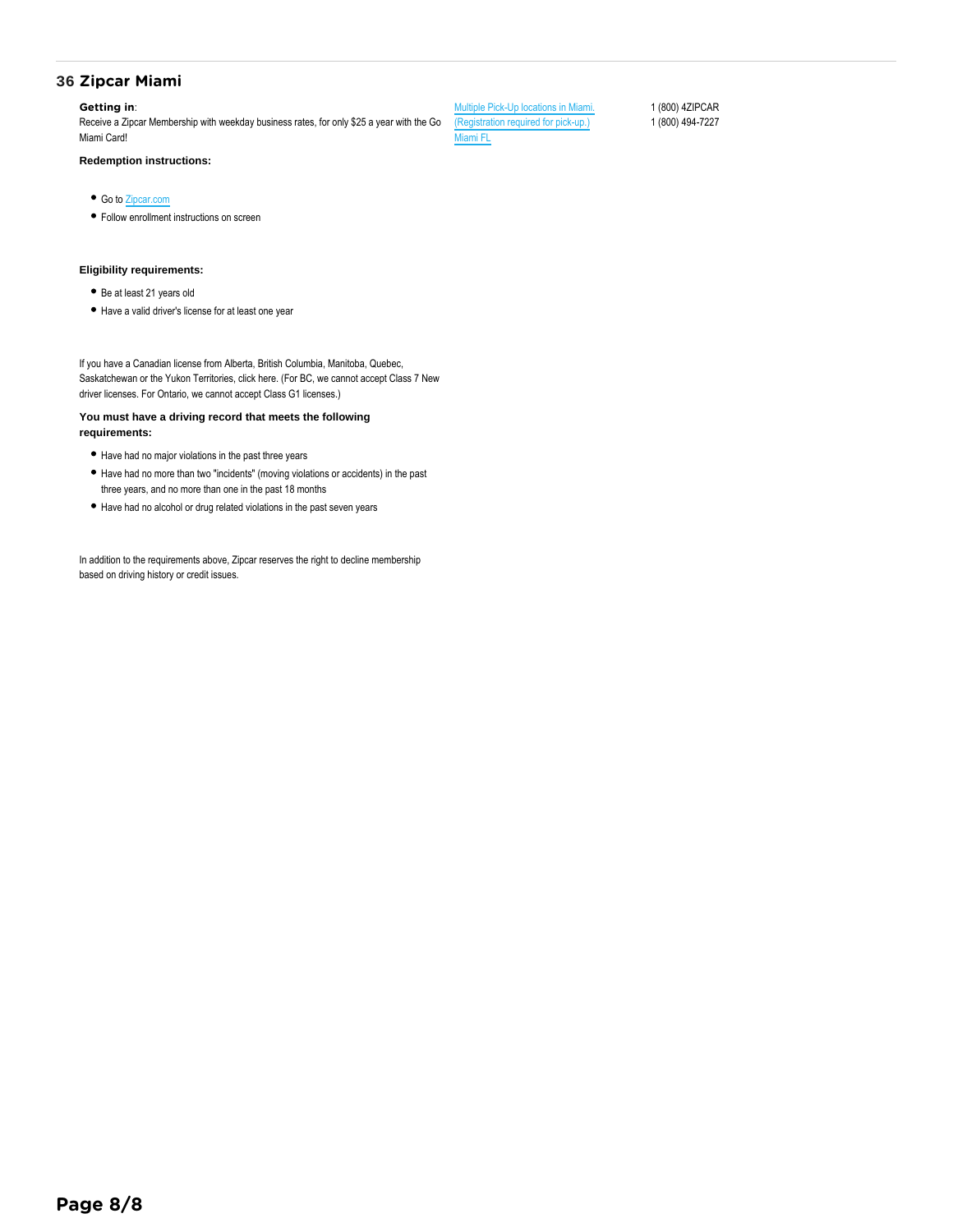

# **MIAMI**

- MIAMI SEAQUARIUM
- HOP-ON/HOP-OFF 1-DAY TOUR BY BIG BUS
- **3** JUNGLE ISLAND
- 4 DUCK TOURS SOUTH BEACH R
- **BISCAYNE BAY SIGHTSEEING CRUISE**
- **6** BIKE AND ROLL: BIKE RENTAL
- **D** JET BOAT MIAMI
- **B** SEÑOR FROG'S MIAMI:
	- **8A.** ONE-HOUR OPEN BAR
	- **8B.** MEAL WITH SOUVENIR GLASS
- **E** THE OFFICIAL ART DECO WALKING TOUR
- 10 ZOO MIAMI SAFARI PACKAGE
- EVERGLADES ALLIGATOR FARM
- **2** GATOR PARK AIRBOAT TOURS
- **B** VIZCAYA MUSEUM AND GARDENS

# **FLORIDA KEYS**

- CITY VIEW KEY WEST TROLLEY TOUR
- **B** CONCH TRAIN TOUR
- **6** ISLAND SAFARI 48 HOUR BIKE RENTALS

# **SUNSET WATERSPORTS:**

- **T** KEY WEST SNORKEL TRIP R
- **18** KEY WEST PARASAILING R
- E KEY WEST 2-HOUR PADDLE BOARD RENTAL R
- 20 KEY WEST 2-HOUR KAYAK RENTAL R
- **20** SEÑOR FROG'S KEY WEST:
	- 21A. ONE-HOUR OPEN BAR
- 21B. MEAL WITH SOUVENIR GLASS
- RIPLEY'S BELIEVE IT OR NOT! KEY WEST
- 23 KEY LARGO GLASS BOTTOM BOAT CRUISE R

# FT. LAUDERDALE & WEST PALM BEACH

25 SAWGRASS RECREATION PARK

24 FT. LAUDERDALE GLASS BOTTOM BOAT SNORKELING TRIP R

# **EXCLUSIVE DEALS & SAVINGS**

- BLOOMINGDALE'S -AVENTURA AND THE FALLS \*\*
- **B** BAYSIDE MARKETPLACE
- MACY'S \*\* (More than one location)
- MIAMI BEACH VISITOR CENTER AND GIFT SHOP
- THE GALLERIA AT FORT LAUDERDALE
- KILWIN'S CHOCOLATE AND ICE CREAM -LAS OLAS
- **B** ZIPCAR MIAMI \*\*

\*\* Not shown on map



**23 LION COUNTRY SAFARI**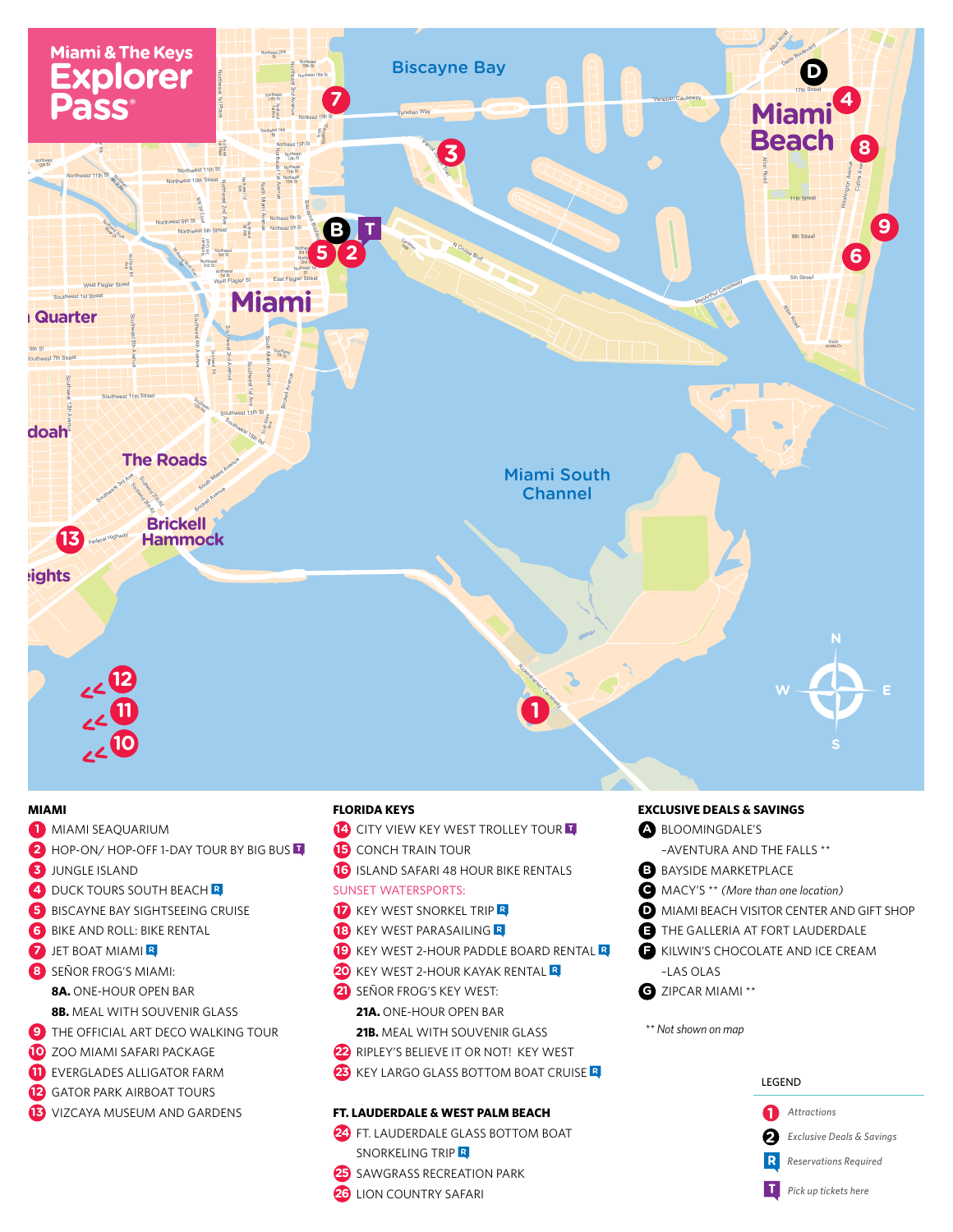

**Florida Keys**